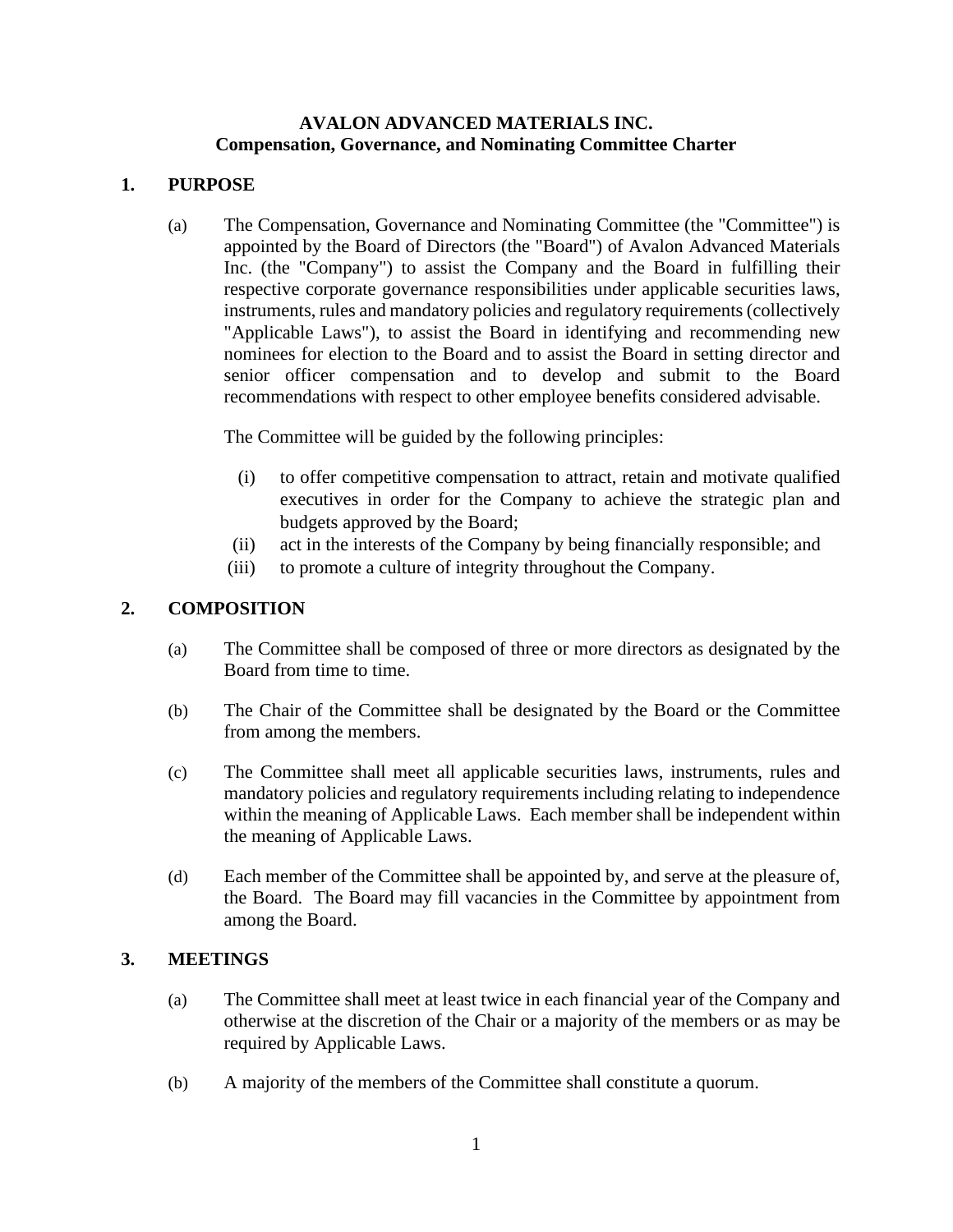- (c) The Committee shall hold an in-camera session without any senior officers present at each meeting, as determined necessary
- (d) The time and place at which meetings of the Committee are to be held, and the procedures at such meetings, will be determined from time to time by the Chair. A meeting of the Committee may be called by notice, which may be given by written notice, telephone, facsimile, email or other communication equipment, given at least 48 hours prior to the time of the meeting, provided that no notice of a meeting shall be necessary if all of the members are present either in person or by means of conference telephone or if those absent waive notice or otherwise signify their consent to the holding of such meeting.
- (e) Members may participate in a meeting of the Committee by means of conference telephone or other communication equipment.
- (f) The Committee shall keep minutes of its meetings, excluding, when the Committee deems it expedient to do so, minutes of in-camera sessions, which shall be available for review by the Board.
- (g) The Committee may appoint any individual, who need not be a member, to act as the secretary at any meeting.
- (h) The Committee may invite such directors, senior officers and other employees of the Company and such other advisors and persons as is considered advisable to attend at any meeting of the Committee.
- (i) Any matter to be determined by the Committee shall be decided by a majority of the votes cast at a meeting of the Committee called for such purpose. Any action of the Committee may also be taken by an instrument or instruments in writing signed by all of the members of the Committee (including in counterparts) and any such action shall be as effective as if it had been decided by a majority of votes cast at a meeting of the Committee called for such purpose.
- (j) The Committee shall report its definitive determinations and recommendations to the Board.

### **4. REOURCES AND AUTHORITY**

- (a) The Committee has the authority to:
	- (i) engage, at the expense of the Company, independent counsel and other experts or advisors as is considered advisable, including compensation consultants to assist in determining appropriate compensation policies and levels, provided that any services to be provided by any such compensation consultants must be pre-approved by the Committee and, any services to be provided by any such compensation consultants at the request of the senior officers, must be pre-approved by the Chair;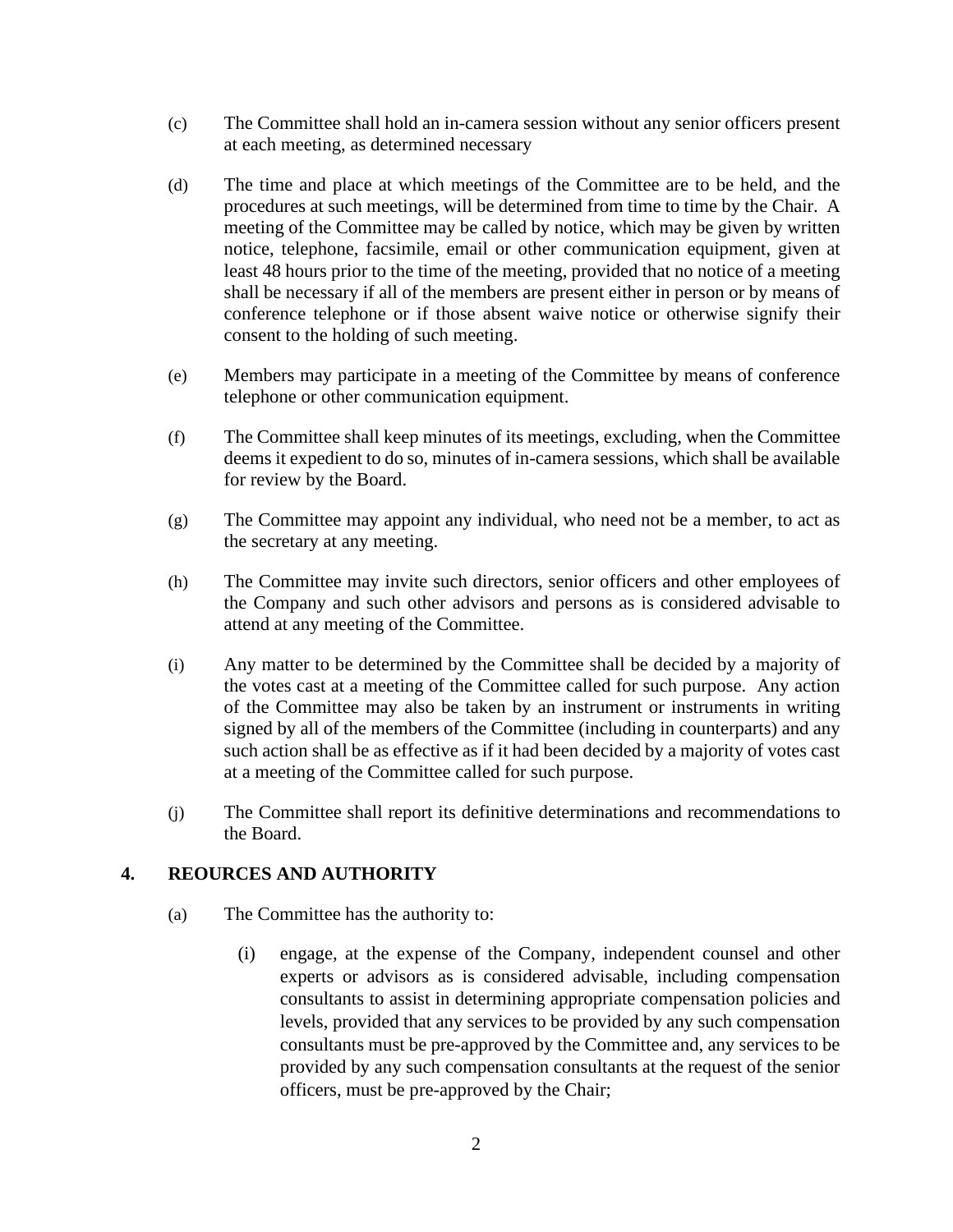- (ii) determine and pay the compensation for any independent counsel and other experts and advisors, including compensation consultants, retained by the Committee;
- (iii) conduct any investigation related to its mandate as it determines is appropriate; and
- (iv) request any senior officer or other employee, or outside counsel for the Company, to attend any meeting of the Committee or to meet with any members of, or independent counsel or other experts or advisors to, the Committee.

# **5. RESPONSIBILITIES**

## **Related Party Transactions**

- (a) The Committee is responsible for:
	- (i) Considering, or presenting to the Board for consideration, any material transaction of which it is aware involving the Company and any "related party" as that term is defined in Applicable Laws (each a "Related Party Transaction").
	- (ii) Monitoring any material Related Party Transaction of which it is aware and reporting to the Board on a regular basis regarding the status of any material Related Party Transaction.
	- (iii) If considered advisable, establishing guidelines and parameters within which the Company shall be entitled to engage in Related Party Transactions without the specific prior approval of the Committee or the Board.

# **Directors**

- (b) The Committee is responsible to:
	- (i) Monitor the appropriateness of implementing structures, or of the structures implemented, from time to time to ensure that the Board can function independently of the senior officers of the Company.
	- (ii) Provide an orientation and education program for new directors that are not familiar with the Company and its business and affairs which advises them of (i) the role of the Board and its committees, (ii) the nature of the business and affairs of the Company, and (iii) the contribution which individual directors are expected to make to the Board in terms of both time and resource commitments.
	- (iii) Provide continuing education opportunities to existing directors so that individual directors can maintain and enhance their abilities and ensure that their knowledge of the business and affairs of the Company remains current.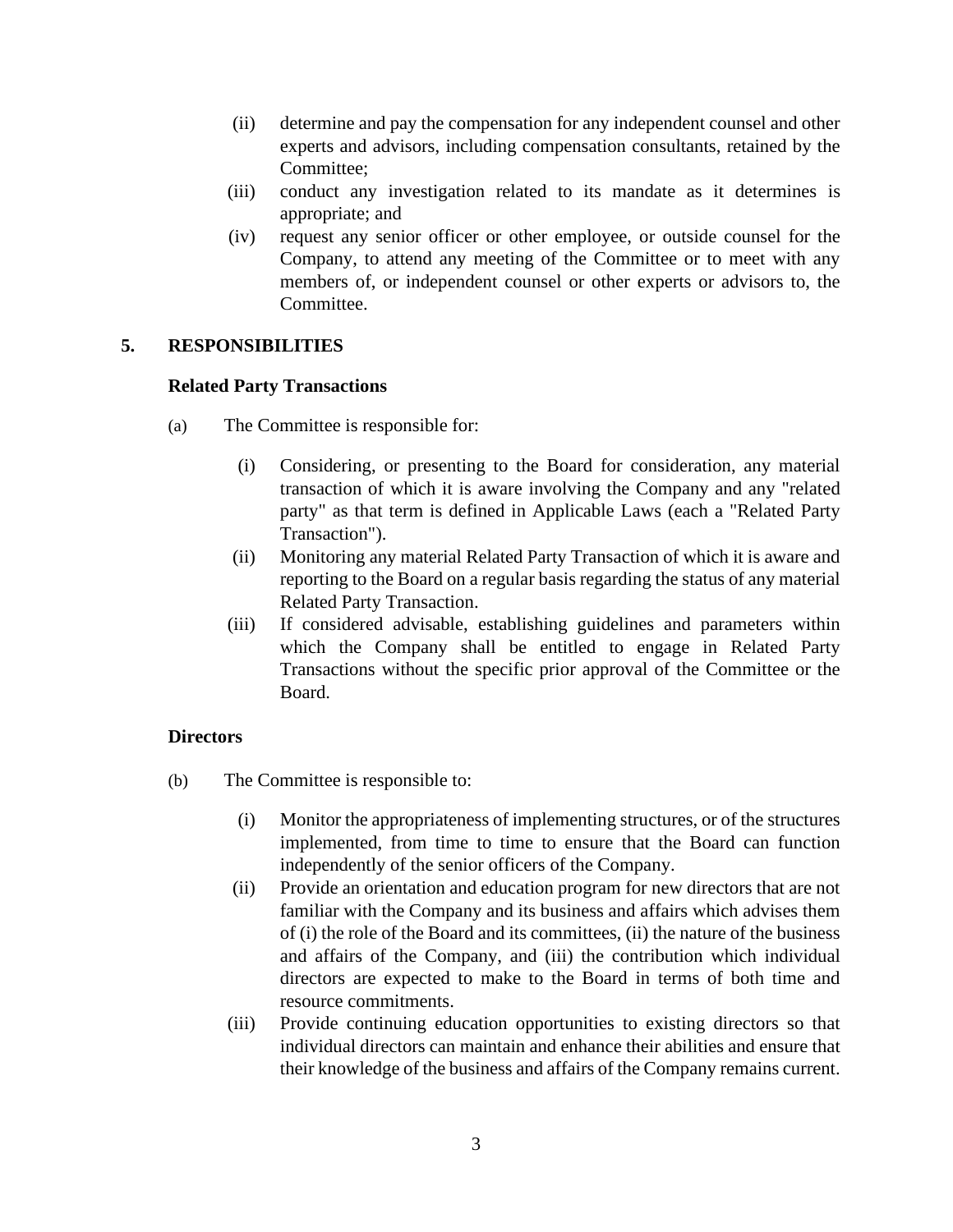- (iv) Respond to, and if appropriate, authorize requests by, individual directors to engage independent counsel or other experts or advisors at the expense of the Company.
- (v) Review annually, together with the Audit Committee of the Board, the directors' and officers' third-party liability insurance of the Company.

### **Board Effectiveness**

(c) The Committee should annually assess and report to the Board on the effectiveness of the Board as a whole, its committees and individual directors based upon (i) for directors and committees, the mandate of the Board and the mandate of the applicable committee respectively, and (ii) for individual directors, their respective position descriptions (if any) as well as the skills and competencies which such director is expected to bring to the Board.

#### **Committees**

(d) In consultation with the Chair of the Board and the Lead Director, if any, the Committee should review the composition of the committees of the Board, the performance of the Chairs of such committees and make such recommendations thereon to the Board as considered advisable.

### **Code of Conduct and Ethics**

- (e) With regard to the Code of Business Conduct and Ethics of the Company (the "Code"), the Committee, with management of the Company, should, periodically:
	- (i) review, and recommend to the Board any amendments in respect of the Code and monitor the policies and procedures established by the senior officers to ensure compliance with the Code;
	- (ii) review actions taken by the senior officers to ensure compliance with the Code and the results of the confirmations, and any violations, of the Code;
	- (iii) monitor the disclosure of the Code, any proposed amendments to the Code and any waivers to the Code granted by the Board; and
	- (iv) review the material policies and procedures instituted to ensure that any departure from the Code by a director or senior officer which constitutes a "material change" within the meaning of Applicable Laws is appropriately disclosed in accordance with Applicable Laws.

#### **Remuneration of Senior Officers**

- (f) The Committee is responsible for:
	- (i) reviewing and making recommendations to the Board with respect to the compensation policies and practices of the Company;
	- (ii) annually reviewing and recommending to the Board for approval the remuneration of the senior officers of the Company, namely, the Chief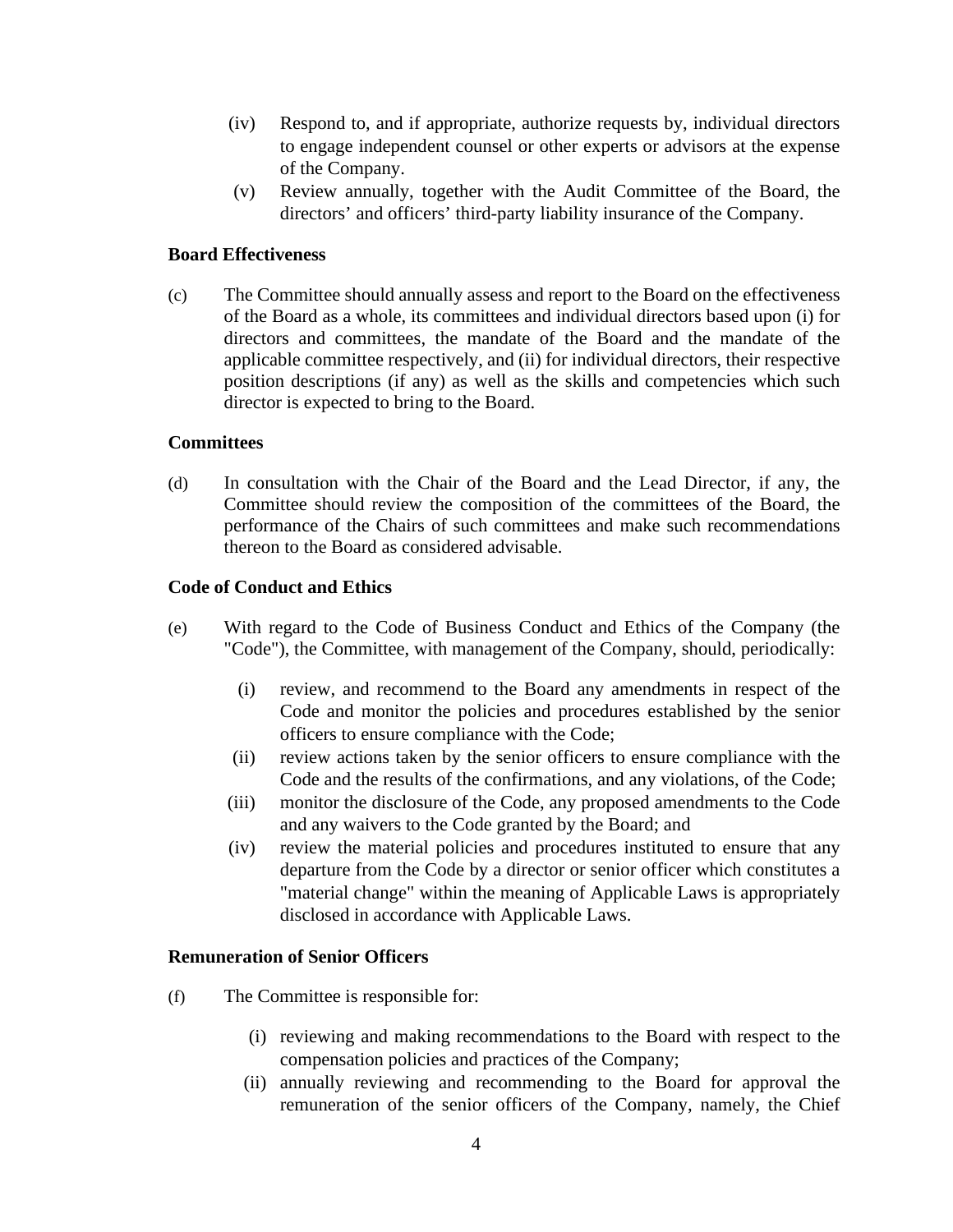Executive Officer (the "CEO"), the Chief Financial Officer (the "CFO"), any Vice-President and any other employee of the Company having a comparable position as may be specified by the Board (collectively the "Senior Executives"), with such review being carried out in consultation with the CEO, other than the remuneration of the CEO;

- (iii) reviewing the goals and objectives of the CEO for the next financial year of the Company and providing an appraisal of the performance of the CEO following the completion of each financial year;
- (iv) meeting with the CEO on at least an annual basis to discuss goals and objectives for the other Senior Executives, their compensation and performance;
- (v) reviewing and making a recommendation to the Board on the hiring or termination of any Senior Executive or on any special employment contract containing, or including, any retiring allowance or any agreement to take effect, or to provide for the payment of benefits, in the event of a termination or change of control of the Company affecting a Senior Executive or any amendment to any such contract or agreement;
- (vi) making, on an annual basis, a recommendation to the Board as to any incentive award to be made to the Senior Executives under any incentive plan or under any employment contract of a Senior Executive;
- (vii) on an annual basis, comparing the total remuneration (including benefits) and the main components thereof of the Senior Executives with the remuneration of peers in the same industry;
- (viii) annually identifying any risks associated with the compensation policies and practices of the Company that are reasonably likely to have a material adverse effect on the Company, considering the implications of any such risks and, to the extent deemed necessary by the Committee, establishing practices to identify and mitigate compensation policies and practices that could encourage Senior Executives to take inappropriate or excessive risks; and
- (ix) reviewing and making recommendations to the Board with respect to any employment contracts and other contractual arrangements between the Company and senior management of the Company involving compensation, including with respect to severance or termination settlement payments that may be paid to Senior Executives.

### **Remuneration of Directors**

(g) On an annual basis, the Committee should review and make a recommendation to the Board with respect to the remuneration of directors.

#### **Share Ownership Guidelines**

(h) The Committee should review and make a recommendation to the Board with respect to any share ownership guidelines applicable to the Senior Executives and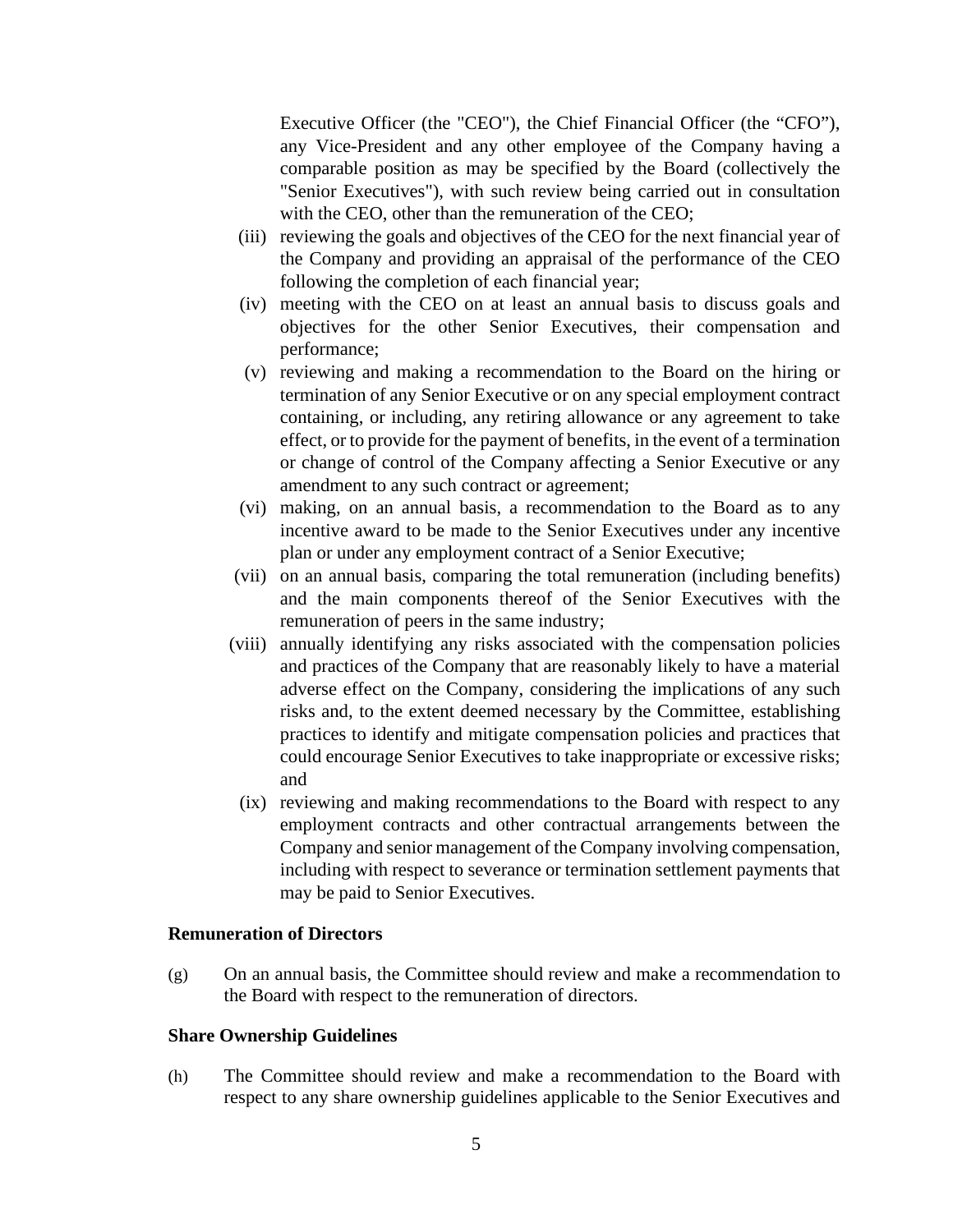the directors and review the shareholdings of the Senior Executives and directors based on such guidelines established from time to time.

## **Equity Based Compensation Plans**

- (i) The Committee is responsible for:
	- (i) ensuring that any required regulatory approval and shareholder approval is obtained for any equity-based compensation plan of the Company;
	- (ii) overseeing the equity-based compensation plans of the Company; and
	- (iii) determining those directors, Senior Executives, other employees and consultants of the Company who are entitled to participate in the equity based incentive plans of the Company, the number of options, common shares or other equity based securities of the Company allocated to each participant under each such plan, if any, the time or times when the ownership of such common shares or other equity based securities will vest for each participant and administer all matters relating to any equity based incentive plan of the Company and any employee bonus plan of the Company to which the Committee has been delegated authority pursuant to the terms of such plan or by a resolution passed by the Board.

### **Public Disclosure**

(j) The Committee should review, and make a recommendation to the Board with respect to, any disclosure related to executive compensation and corporate governance included in any management information circular of the Company for any meeting of the shareholders of the Company, including the review and approve the statement on executive compensation and the corporate disclosure required by Applicable Laws to be included in the annual management information circular of the Company.

### **Nominations**

- (k) The Committee should:
	- (i) consider from time to time the desirable number of directors of the Company;
	- (ii) identify and recommend to the Company and the Board from time to time proposed nominees to be directors of the Company, based upon the following considerations:
		- (A) the competencies and skills necessary for the Board as a whole to possess,
		- (B) the competencies and skills necessary for each individual director to possess,
		- (C) the competencies and skills which each new nominee to the Board is expected to bring,